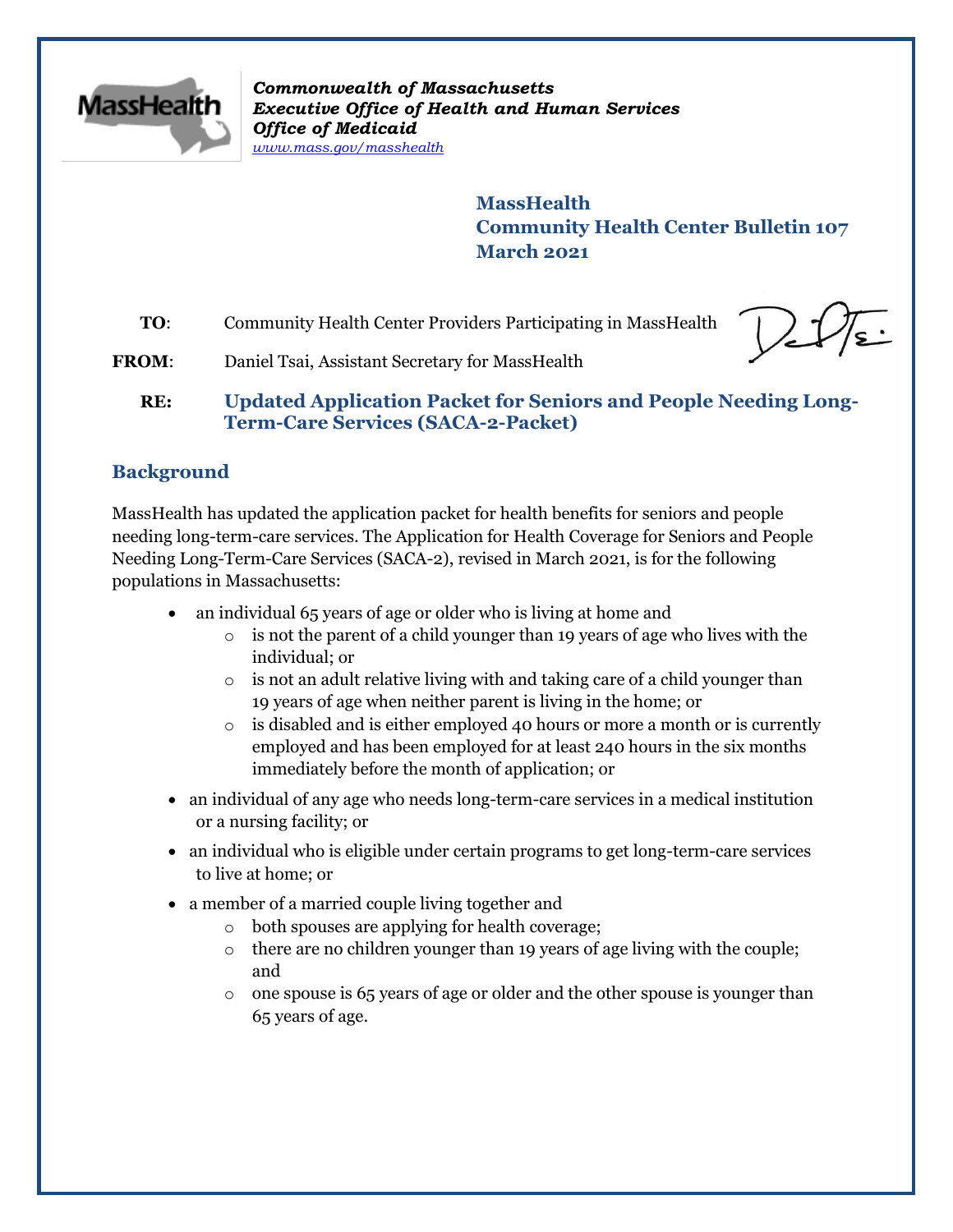**MassHealth Community Health Center Bulletin 107 March 2021 Page 2 of 3**

An individual 65 years of age or older should complete the Application for Health and Dental Coverage and Help Paying Costs (ACA-3) if he or she meets any of the following exceptions. The individual is

- the parent of a child younger than 19 years of age who lives with him or her; or
- an adult relative living with and taking care of a child younger than 19 years of age when neither parent is living in the home.

#### **Summary of Changes**

MassHealth updated the March version of the SACA-1 to reflect the 2021 Federal Poverty Level guidelines. The application (SACA-2) has not changed, except for the date in the tracking code on the base of the pages.

## **Supplies and Use of Previous Versions of the SACA-1 and 2**

The previous version of the application (SACA-2) may be accepted until April 30, 2021

When you receive a supply of the March 2021 version of the SACA-1 and 2, please recycle previous versions of the booklet and form. Although the previous versions will be accepted until April 30, 2021 they should **not** be distributed to the public once the new version has been received.

## **How to Apply**

To apply, applicants can use any of the options below.

**Mail** the filled-out, signed application to: MassHealth Enrollment Center

P.O. Box 290794

Charlestown, MA 02129-0214.

**Fax** the filled-out, signed application to (617) 887-8799.

Because of the public health emergency, the MassHealth Enrollment Centers (MECs) are currently closed. For current information, visit the MassHealth COVID-19 page at [www.mass.gov/info](http://www.mass.gov/info-details/masshealth-coronavirus-disease-2019-covid-19-applicants-and-members)[details/masshealth-coronavirus-disease-2019-covid-19-applicants-and-membersL](http://www.mass.gov/info-details/masshealth-coronavirus-disease-2019-covid-19-applicants-and-members)ocation of Printable

#### **Application on the MassHealth Website**

The new SACA-1 and SACA-2 can be viewed and printed from the MassHealth website. Instructions and other information are available. Go to [www.mass.gov/how-to/apply-for-masshealth-coverage](https://www.mass.gov/how-to/apply-for-masshealth-coverage-for-seniors-and-people-of-any-age-who-need-long-term-care)[for-seniors-and-people-of-any-age-who-need-long-term-care.](https://www.mass.gov/how-to/apply-for-masshealth-coverage-for-seniors-and-people-of-any-age-who-need-long-term-care)